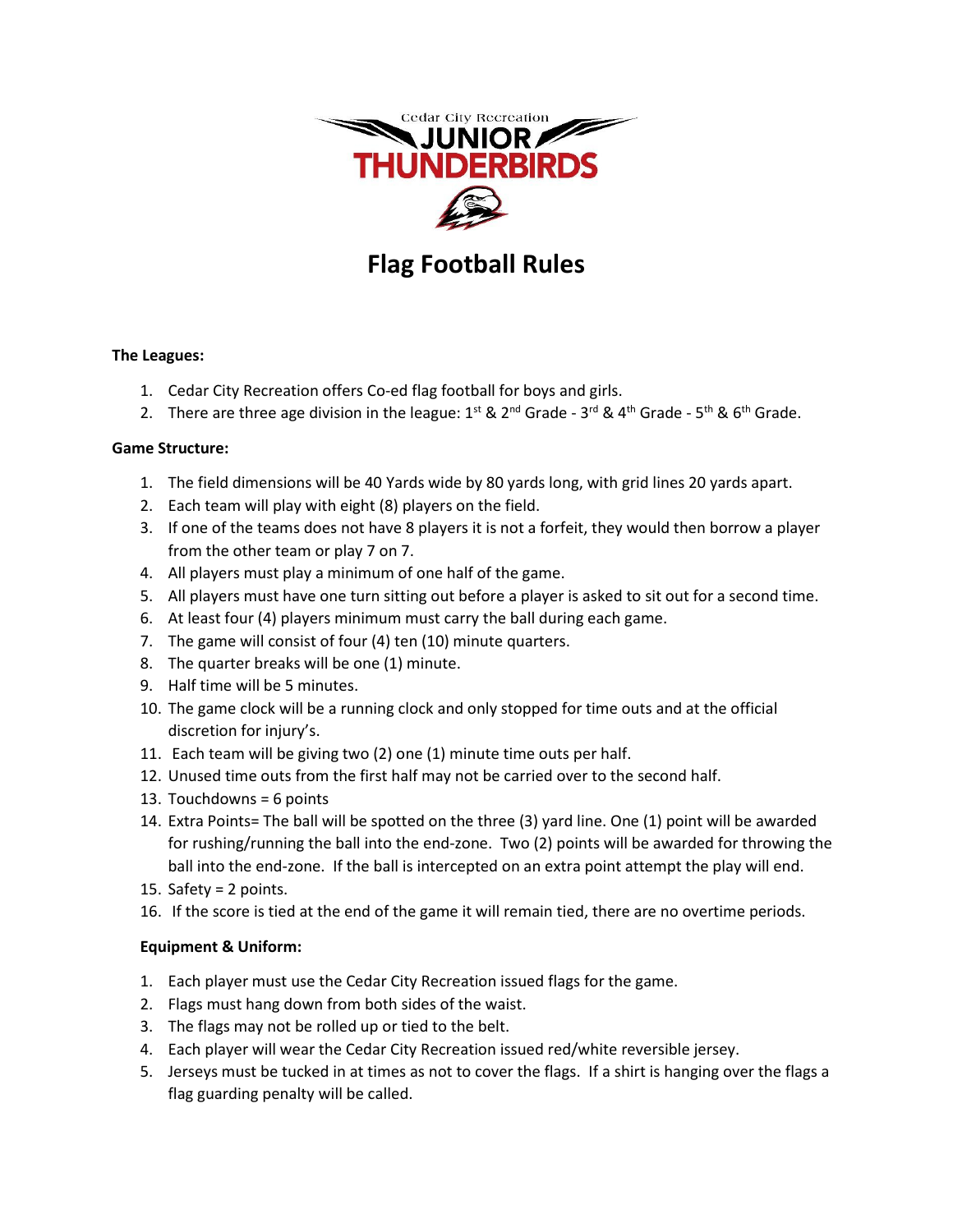- 6. Players may wear tennis shoes or rubber cleats. No metal cleats allowed.
- 7. Players are not allowed to play with hard or plaster casts.
- 8. Ball Size
	- a. 1<sup>st</sup> & 2<sup>nd</sup> Grade Pee Wee
	- b. 3<sup>rd</sup> & 4<sup>th</sup> Grade Junior
	- c. 5<sup>th</sup> & 6<sup>th</sup> Grade Junior

#### **Game Rules:**

- 1. The game is started by giving a team possession of the ball on the 20-yard line.
- 2. There are no kickoffs, punts, or onside kicks in flag football.
- 3. The play begins by the ball being snapped to the quarterback. Direct hand-offs, a toss or a pitch behind the line of scrimmage are all legal snaps.
- 4. Anyone behind the line of scrimmage can receive the snap.
- 5. There are no fumbles in flag football.
- 6. Players must have one foot inbounds when making a catch.
- 7. Interceptions may be advanced. Except for interceptions during an extra-point attempt.
- 8. Flag Removal/ Tackling A tackle in flag football is made by removing on flag from the belt of an offensive player advancing, holding or carrying the ball.
- 9. An illegal tackle is when a player physically tackles another player or uses unnecessary roughness.
- 10. If a ball carrier has even one (1) flag fall off while running the ball, the defense should then touch the ball carrier anywhere stop the play and cause the ball to be downed.
- 11. The ball is dead when
	- a. The ball carriers flag is removed.
	- b. The ball hits the ground.
	- c. The center does not get the ball to the quarter back (fumble.)
	- d. The ball carriers knee hits the ground.
	- e. The ball carrier steps out of bounds.
- 12. Offense
	- a. You may have one offensive coach in the huddle if needed, once the huddle breaks the coach must be 10 yards back and may not run with the play.
	- b. You may only have one player in motion at a time
	- c. There must be three (3) offensive linemen on the line of scrimmage.
	- d. All players are eligible to receive a pass, including the quarterback, if the ball has been handed off or pitched behind the line of scrimmage.
	- e. The quarterback cannot receive the snap and then hand it directly back to the center.
	- f. A first  $(1^{st})$  down is given when a gain of yardage passes the next 20-yard line.
	- g. A team has four (4) downs to reach the next line to gain a first  $(1<sup>st</sup>)$  down.
	- h. When it is  $4<sup>th</sup>$  down the referee will ask the offensive team if they wish to play the down or turn the ball over to the other team. If they choose to turn the ball over to the other team, that team will get possession on their own 20-yard line. If they choose to go for it on  $4<sup>th</sup>$  down and fail to gain a 1<sup>st</sup> down, the other team will get possession where the play ended. If the ball is within the final 20 yards, the opponent will get possession on their 20-yard line.